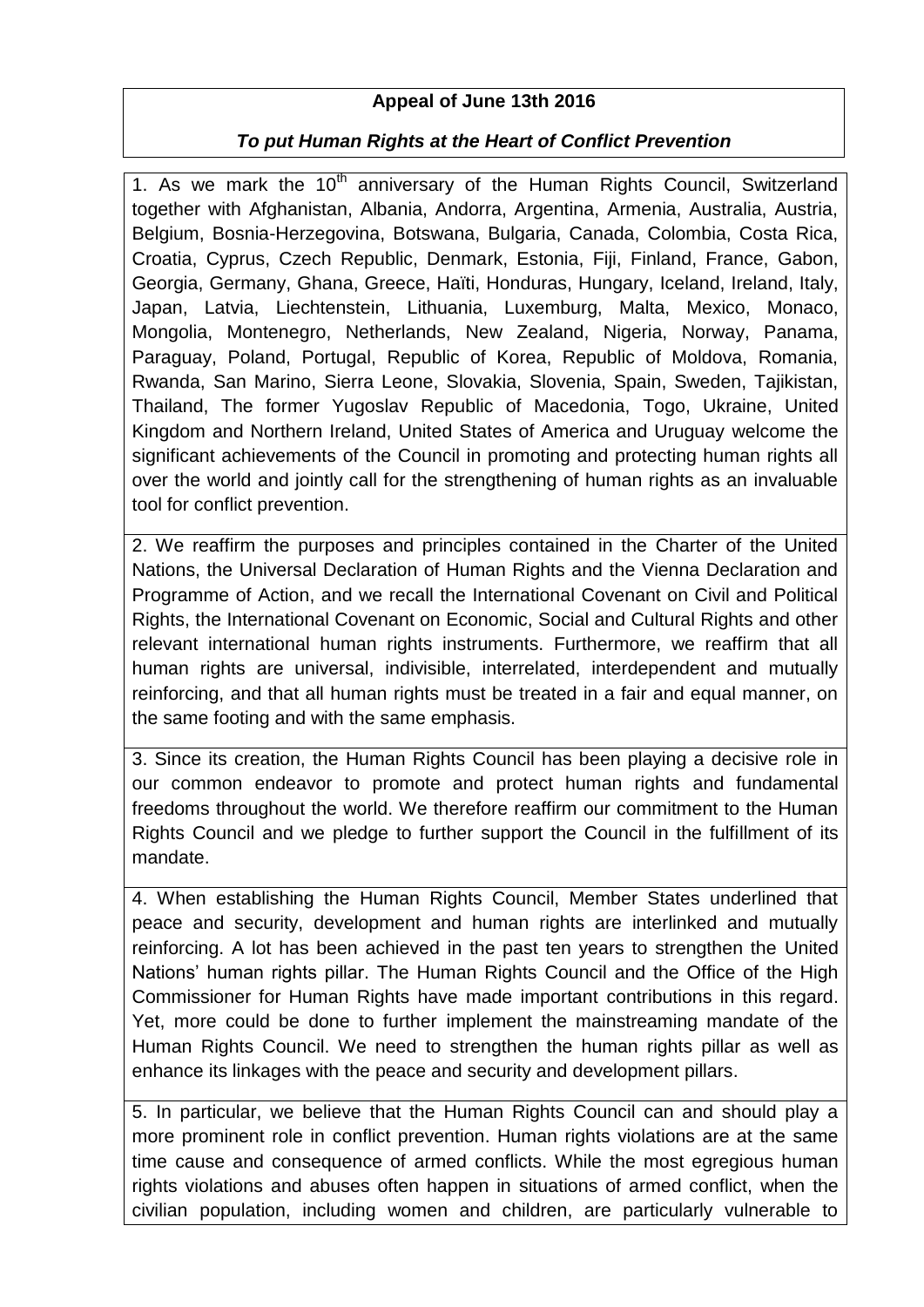abuse, they are also an indicator of potential instability or of the escalation of a conflict. While globalisation and rapidly increasing interconnectivity increase the risk of overspill of initial internal conflicts, the promotion and protection of human rights is becoming a key to conflict prevention.

The Human Rights Council thus has a key role to play at every stage of the prevention continuum: building respect for human rights to sustain peace, supporting peaceful conflict resolution; monitoring human rights violations and abuses as early warning to intensify prevention; mitigation during an ongoing armed conflict; followed in the post-conflict phase by accountability mechanisms, capacity building as well as monitoring to sustain peace.

6. We hence take the 10 year anniversary of the Human Rights Council as an occasion to commit to intensifying the nexus between the United Nations' three pillars and to put human rights at the heart of conflict prevention. We welcome the on-going efforts of the United Nations Secretariat to mainstream the promotion and protection of human rights in all United Nations activities with a view to preventing situations of armed conflict. We appreciate the persistent efforts of the High Commissioner for Human Rights to highlight situations of serious human rights violations and abuses and to provide support to States in protecting, respecting and fulfilling human rights. We also believe that Member States should make full use of the interlinkages and mutually reinforcing nature among the three pillars in order to enhance the effectiveness, efficiency and timeliness of the United Nations' conflict prevention and peace sustaining activities.

7. We are convinced that the Human Rights Council can play a more important role in conflict prevention and that significant progress can be achieved within the current institutional setting and with the instruments currently available to us. We therefore call on Member States to foster and enhance communication and exchanges between the Human Rights Council and the rest of the United Nations system, in particular the Security Council, and their respective bodies, mechanisms and members, in order to ensure that the United Nations human rights work is given optimal consideration in United Nations' conflict prevention activities.

In particular**:**

- We call on Members of the Human Rights Council to ask the Secretary-General to bring to the attention of the Security Council decisions and reports of the Human Rights Council relevant to conflict prevention; and to foster relevant exchanges between the mechanisms of the Human Rights Council and the bodies of the Security Council with a view to enhancing conflict prevention;
- We invite Members of the Security Council to request regular briefings by the High Commissioner for Human Rights; to supplement its information base for informed decisions with reports of the Human Rights Council and its mechanisms, including commissions of inquiry, in order to enhance its action in conflict prevention; and to strengthen interaction between the subsidiary